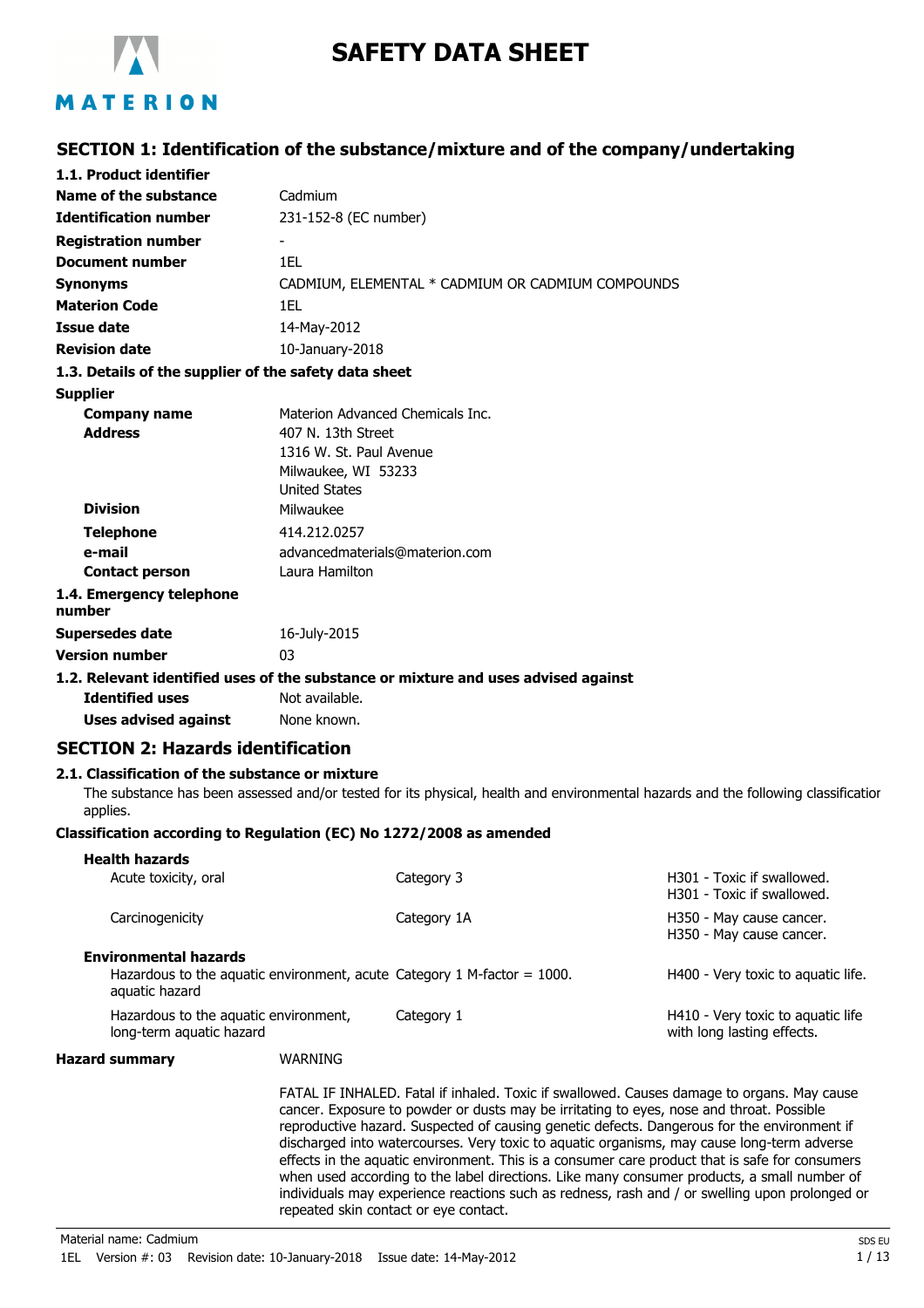#### **2.2. Label elements**

### **Label according to Regulation (EC) No. 1272/2008 as amended**

**Contains:** Cadmium **Hazard pictograms**



| <b>Signal word</b>              | Danger                                                                                                                          |
|---------------------------------|---------------------------------------------------------------------------------------------------------------------------------|
| <b>Hazard statements</b>        |                                                                                                                                 |
| H301                            | Toxic if swallowed.                                                                                                             |
| H302                            | Harmful if swallowed.                                                                                                           |
| H301                            | Toxic if swallowed.                                                                                                             |
| H350                            | May cause cancer.                                                                                                               |
| H350                            | May cause cancer.                                                                                                               |
| H303                            | May be harmful if swallowed.                                                                                                    |
| H330                            | Fatal if inhaled.                                                                                                               |
| H341                            | Suspected of causing genetic defects.                                                                                           |
| H350                            | May cause cancer.                                                                                                               |
| H361                            | Suspected of damaging fertility or the unborn child.                                                                            |
| H370                            | Causes damage to organs ().                                                                                                     |
| H372                            | Causes damage to organs (respiratory system) through prolonged or repeated exposure                                             |
| H400                            | Very toxic to aquatic life.                                                                                                     |
| H410                            | Very toxic to aquatic life with long lasting effects.                                                                           |
| H413                            | May cause long lasting harmful effects to aquatic life.                                                                         |
| <b>Precautionary statements</b> |                                                                                                                                 |
| <b>Prevention</b>               |                                                                                                                                 |
| P102                            | Keep out of reach of children.                                                                                                  |
| P103                            | Read label before use.                                                                                                          |
| P201                            | Obtain special instructions before use.                                                                                         |
| P202                            | Do not handle until all safety precautions have been read and understood.                                                       |
| P260                            | Do not breathe dust/fume.                                                                                                       |
| P264                            | Wash thoroughly after handling.                                                                                                 |
| P270                            | Do not eat, drink or smoke when using this product.                                                                             |
| P271                            | Use only outdoors or in a well-ventilated area.                                                                                 |
| P273                            | Avoid release to the environment.                                                                                               |
| P280                            | Wear protective gloves/protective clothing/eye protection/face protection.                                                      |
| <b>Response</b>                 |                                                                                                                                 |
| P101                            | If medical advice is needed, have product container or label at hand.                                                           |
| $P301 + P310$                   | IF SWALLOWED: Immediately call a POISON CENTRE/doctor.                                                                          |
| $P308 + P313$                   | IF exposed or concerned: Get medical advice/attention.                                                                          |
| P320                            | Specific treatment is urgent (see this label).                                                                                  |
| P330                            | Rinse mouth.                                                                                                                    |
| P391                            | Collect spillage.                                                                                                               |
| <b>Storage</b>                  |                                                                                                                                 |
| $P403 + P233$                   | Store in a well-ventilated place. Keep container tightly closed.                                                                |
| P405                            | Store locked up.                                                                                                                |
| <b>Disposal</b>                 |                                                                                                                                 |
| P501                            | Dispose of contents/container in accordance with local/regional/national/international regulations.                             |
| <b>Supplemental label</b>       | None.                                                                                                                           |
| information                     |                                                                                                                                 |
| 2.3. Other hazards              | The Safety Information Sheet Chemicals of hazardous chemical can be obtained through phone,<br>email or on the company website. |

# **SECTION 3: Composition/information on ingredients**

**3.1. Substances**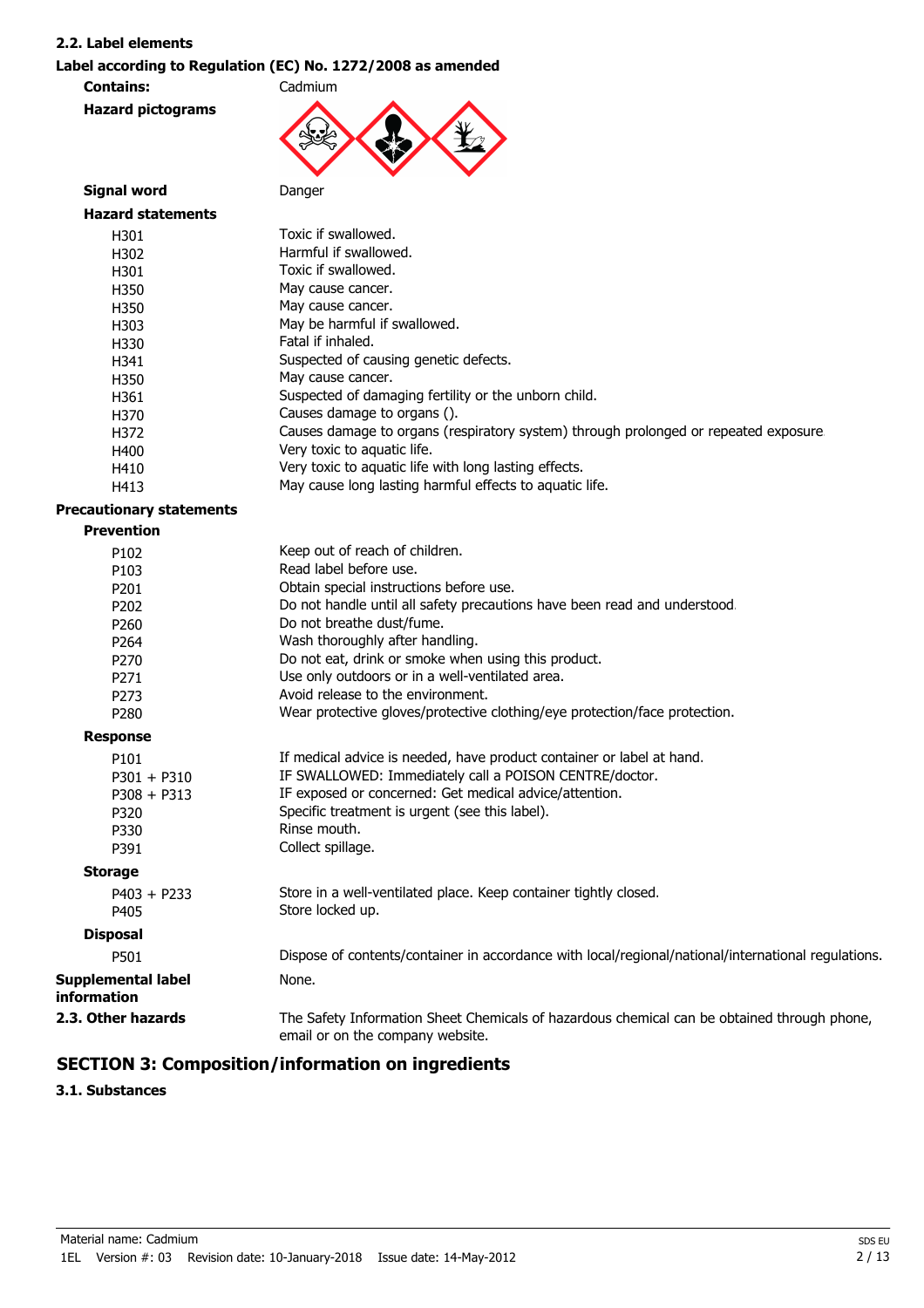| <b>General information</b>                                                                                                                                                                                                                                    |                                                       |                                                                                                                                                                                                                                                                                                                                                                                                                                                                                                            |                                                                                                                                                                                                                        |  |              |  |  |  |
|---------------------------------------------------------------------------------------------------------------------------------------------------------------------------------------------------------------------------------------------------------------|-------------------------------------------------------|------------------------------------------------------------------------------------------------------------------------------------------------------------------------------------------------------------------------------------------------------------------------------------------------------------------------------------------------------------------------------------------------------------------------------------------------------------------------------------------------------------|------------------------------------------------------------------------------------------------------------------------------------------------------------------------------------------------------------------------|--|--------------|--|--|--|
| <b>Chemical name</b>                                                                                                                                                                                                                                          | $\frac{0}{0}$                                         | CAS-No. / EC<br>No.                                                                                                                                                                                                                                                                                                                                                                                                                                                                                        | <b>REACH Registration No. Index No.</b>                                                                                                                                                                                |  | <b>Notes</b> |  |  |  |
| Cadmium                                                                                                                                                                                                                                                       | $90 - 100$                                            | 7440-43-9<br>231-152-8                                                                                                                                                                                                                                                                                                                                                                                                                                                                                     |                                                                                                                                                                                                                        |  |              |  |  |  |
| <b>Classification:</b>                                                                                                                                                                                                                                        |                                                       |                                                                                                                                                                                                                                                                                                                                                                                                                                                                                                            | Acute Tox. 3;H301, Acute Tox. 4;H302, Acute Tox. 1;H330, Muta. 2;H341, Carc.<br>1A;H350, Repr. 2;H361, STOT SE 1;H370, STOT RE 1;H372, Aquatic Acute<br>1;H400(M=1000), Aquatic Chronic 1;H410, Aquatic Chronic 4;H413 |  |              |  |  |  |
| List of abbreviations and symbols that may be used above<br>CLP: Regulation No. 1272/2008.<br>DSD: Directive 67/548/EEC.<br>M: M-factor<br>vPvB: very persistent and very bioaccumulative substance.<br>PBT: persistent, bioaccumulative and toxic substance. |                                                       |                                                                                                                                                                                                                                                                                                                                                                                                                                                                                                            |                                                                                                                                                                                                                        |  |              |  |  |  |
| #: This substance has been assigned Community workplace exposure limit(s).                                                                                                                                                                                    |                                                       |                                                                                                                                                                                                                                                                                                                                                                                                                                                                                                            |                                                                                                                                                                                                                        |  |              |  |  |  |
| <b>Composition comments</b>                                                                                                                                                                                                                                   |                                                       |                                                                                                                                                                                                                                                                                                                                                                                                                                                                                                            | The full text for all R- and H-phrases is displayed in section 16.                                                                                                                                                     |  |              |  |  |  |
| <b>SECTION 4: First aid measures</b>                                                                                                                                                                                                                          |                                                       |                                                                                                                                                                                                                                                                                                                                                                                                                                                                                                            |                                                                                                                                                                                                                        |  |              |  |  |  |
| <b>General information</b>                                                                                                                                                                                                                                    | the doctor in attendance.                             |                                                                                                                                                                                                                                                                                                                                                                                                                                                                                                            | IF exposed or concerned: Get medical advice/attention. Ensure that medical personnel are aware of<br>the material(s) involved, and take precautions to protect themselves. Show this safety data sheet to              |  |              |  |  |  |
| 4.1. Description of first aid measures<br><b>Inhalation</b>                                                                                                                                                                                                   | physician if symptoms develop or persist.             |                                                                                                                                                                                                                                                                                                                                                                                                                                                                                                            | Move to fresh air. Oxygen or artificial respiration if needed. Induce artificial respiration with the aid<br>of a pocket mask equipped with a one-way valve or other proper respiratory medical device. Call a         |  |              |  |  |  |
| <b>Skin contact</b>                                                                                                                                                                                                                                           | persists. Wash clothing separately before reuse.      |                                                                                                                                                                                                                                                                                                                                                                                                                                                                                                            | Wash the skin immediately with soap and water. Get medical attention if irritation develops and                                                                                                                        |  |              |  |  |  |
| Eye contact                                                                                                                                                                                                                                                   | persists.                                             |                                                                                                                                                                                                                                                                                                                                                                                                                                                                                                            | Do not rub eyes. Rinse with water. Continue rinsing. Get medical attention if irritation develops and                                                                                                                  |  |              |  |  |  |
| <b>Ingestion</b>                                                                                                                                                                                                                                              | respiratory medical device.                           | Call a physician or poison control centre immediately. Rinse mouth. Never give anything by mouth<br>to a victim who is unconscious or is having convulsions. Do not induce vomiting without advice<br>from poison control center. If vomiting occurs, keep head low so that stomach content doesn't get<br>into the lungs. Do not use mouth-to-mouth method if victim ingested the substance. Induce<br>artificial respiration with the aid of a pocket mask equipped with a one-way valve or other proper |                                                                                                                                                                                                                        |  |              |  |  |  |
| 4.2. Most important<br>symptoms and effects, both<br>acute and delayed                                                                                                                                                                                        | may cause chronic effects.                            |                                                                                                                                                                                                                                                                                                                                                                                                                                                                                                            | Headache. Nausea, vomiting. Diarrhoea. Proteinuria. Dusts may irritate the respiratory tract, skin<br>and eyes. Coughing. Discomfort in the chest. Shortness of breath. Oedema. Prolonged exposure                     |  |              |  |  |  |
| 4.3. Indication of any<br>immediate medical attention<br>and special treatment<br>needed                                                                                                                                                                      | under observation. Symptoms may be delayed.           |                                                                                                                                                                                                                                                                                                                                                                                                                                                                                                            | Provide general supportive measures and treat symptomatically. Keep victim warm. Keep victim                                                                                                                           |  |              |  |  |  |
| <b>SECTION 5: Firefighting measures</b>                                                                                                                                                                                                                       |                                                       |                                                                                                                                                                                                                                                                                                                                                                                                                                                                                                            |                                                                                                                                                                                                                        |  |              |  |  |  |
| <b>General fire hazards</b>                                                                                                                                                                                                                                   | No unusual fire or explosion hazards noted.           |                                                                                                                                                                                                                                                                                                                                                                                                                                                                                                            |                                                                                                                                                                                                                        |  |              |  |  |  |
| 5.1. Extinguishing media<br>Suitable extinguishing<br>media                                                                                                                                                                                                   | Powder. Dry sand.                                     |                                                                                                                                                                                                                                                                                                                                                                                                                                                                                                            |                                                                                                                                                                                                                        |  |              |  |  |  |
| Unsuitable extinguishing<br>media                                                                                                                                                                                                                             |                                                       |                                                                                                                                                                                                                                                                                                                                                                                                                                                                                                            | Do not use water jet as an extinguisher, as this will spread the fire.                                                                                                                                                 |  |              |  |  |  |
| 5.2. Special hazards arising<br>from the substance or<br>mixture                                                                                                                                                                                              | During fire, gases hazardous to health may be formed. |                                                                                                                                                                                                                                                                                                                                                                                                                                                                                                            |                                                                                                                                                                                                                        |  |              |  |  |  |
| 5.3. Advice for firefighters<br><b>Special protective</b><br>equipment for<br>firefighters                                                                                                                                                                    | Wear suitable protective equipment.                   |                                                                                                                                                                                                                                                                                                                                                                                                                                                                                                            |                                                                                                                                                                                                                        |  |              |  |  |  |
| <b>Special firefighting</b><br>procedures                                                                                                                                                                                                                     | Water runoff can cause environmental damage.          |                                                                                                                                                                                                                                                                                                                                                                                                                                                                                                            |                                                                                                                                                                                                                        |  |              |  |  |  |
| <b>Specific methods</b>                                                                                                                                                                                                                                       |                                                       |                                                                                                                                                                                                                                                                                                                                                                                                                                                                                                            | Use standard firefighting procedures and consider the hazards of other involved materials.                                                                                                                             |  |              |  |  |  |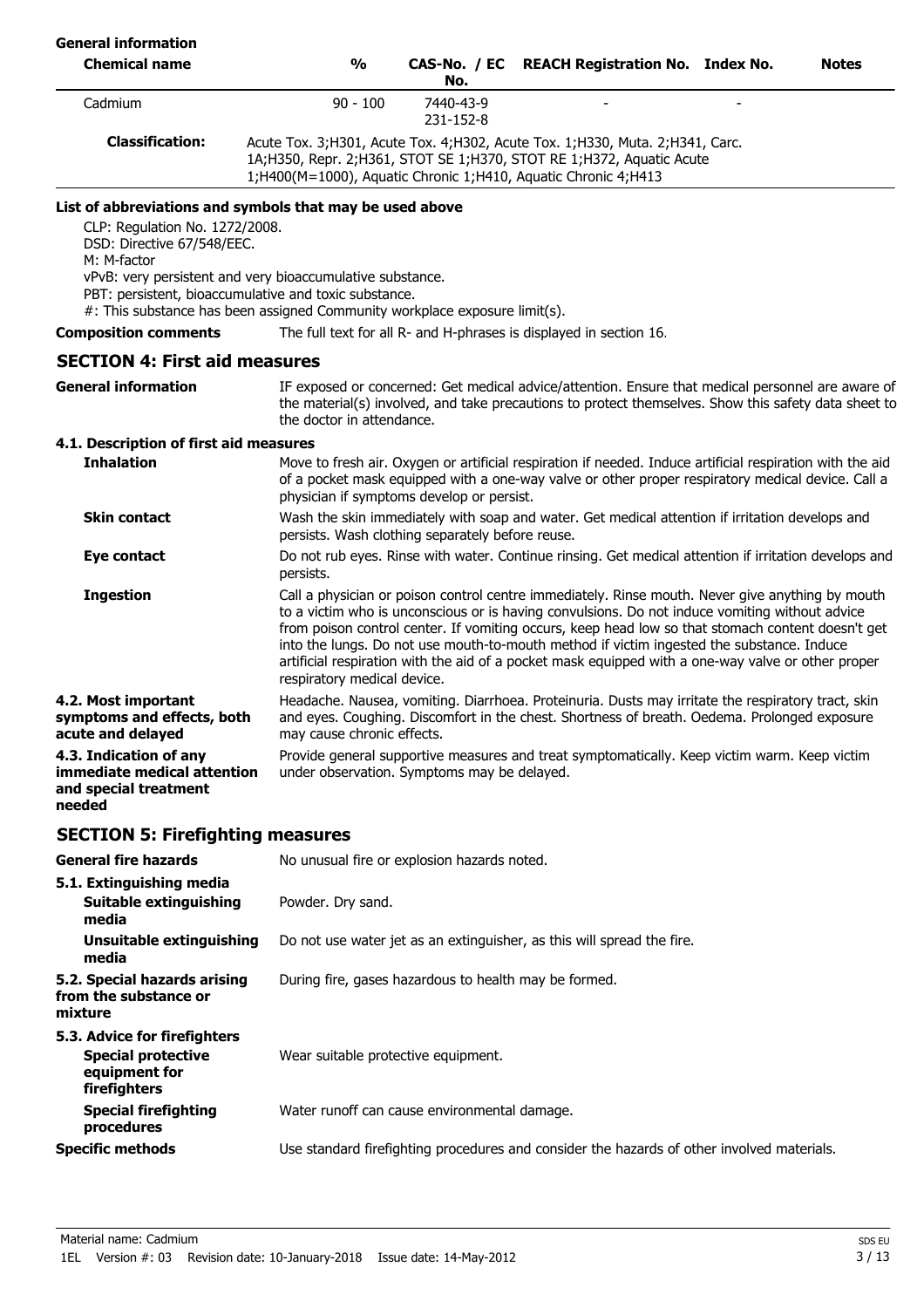# **SECTION 6: Accidental release measures**

# **6.1. Personal precautions, protective equipment and emergency procedures**

|                                                              | v.1. reisonal precautions, protective equipment and emergency procedures                                                                                                                                                                                                                                                                                                                                                                                                                                                                                                                             |  |  |  |  |
|--------------------------------------------------------------|------------------------------------------------------------------------------------------------------------------------------------------------------------------------------------------------------------------------------------------------------------------------------------------------------------------------------------------------------------------------------------------------------------------------------------------------------------------------------------------------------------------------------------------------------------------------------------------------------|--|--|--|--|
| For non-emergency<br>personnel                               | Immediately evacuate personnel to safe areas. Keep unnecessary personnel away. Keep people<br>away from and upwind of spill/leak. In case of spills, beware of slippery floors and surfaces. Wear<br>appropriate protective equipment and clothing during clean-up. Use a NIOSH/MSHA approved<br>respirator if there is a risk of exposure to dust/fume at levels exceeding the exposure limits. Ensure<br>adequate ventilation. Local authorities should be advised if significant spillages cannot be<br>contained.                                                                                |  |  |  |  |
| For emergency<br>responders                                  | Keep unnecessary personnel away.                                                                                                                                                                                                                                                                                                                                                                                                                                                                                                                                                                     |  |  |  |  |
| <b>6.2. Environmental</b><br>precautions                     | Avoid release to the environment. Refer to special instructions/safety data sheets. Prevent further<br>leakage or spillage if safe to do so. Do not contaminate water. Avoid discharge into drains, water<br>courses or onto the ground. Inform appropriate managerial or supervisory personnel of all<br>environmental releases.                                                                                                                                                                                                                                                                    |  |  |  |  |
| 6.3. Methods and material for<br>containment and cleaning up | The product is immiscible with water and will spread on the water surface. Stop the flow of<br>material, if this is without risk. Absorb in vermiculite, dry sand or earth and place into containers.<br>Collect dust using a vacuum cleaner equipped with HEPA filter.                                                                                                                                                                                                                                                                                                                              |  |  |  |  |
|                                                              | Large Spills: Wet down with water and dike for later disposal. Shovel the material into waste<br>container. Avoid the generation of dusts during clean-up. Prevent product from entering drains.<br>Following product recovery, flush area with water.                                                                                                                                                                                                                                                                                                                                               |  |  |  |  |
|                                                              | Small Spills: Sweep up or vacuum up spillage and collect in suitable container for disposal. Wipe up<br>with absorbent material (e.g. cloth, fleece). Clean surface thoroughly to remove residual<br>contamination.                                                                                                                                                                                                                                                                                                                                                                                  |  |  |  |  |
|                                                              | Never return spills to original containers for re-use.                                                                                                                                                                                                                                                                                                                                                                                                                                                                                                                                               |  |  |  |  |
| 6.4. Reference to other<br>sections                          | For personal protection, see section 8.                                                                                                                                                                                                                                                                                                                                                                                                                                                                                                                                                              |  |  |  |  |
| <b>SECTION 7: Handling and storage</b>                       |                                                                                                                                                                                                                                                                                                                                                                                                                                                                                                                                                                                                      |  |  |  |  |
| 7.1. Precautions for safe<br>handling                        | Obtain special instructions before use. Do not handle until all safety precautions have been read<br>and understood. Minimise dust generation and accumulation. Provide appropriate exhaust<br>ventilation at places where dust is formed. Avoid contact during pregnancy/while nursing. Avoid<br>prolonged exposure. Do not taste or swallow. When using, do not eat, drink or smoke. Should be<br>handled in closed systems, if possible. Wear appropriate personal protective equipment. Wash<br>hands thoroughly after handling. Avoid release to the environment. Do not empty into drains. Use |  |  |  |  |

|                                                                         | appropriate container to avoid environmental contamination. Observe good industrial hygiene<br>practices.                                                                                                                                                  |
|-------------------------------------------------------------------------|------------------------------------------------------------------------------------------------------------------------------------------------------------------------------------------------------------------------------------------------------------|
| 7.2. Conditions for safe<br>storage, including any<br>incompatibilities | Store locked up. Store in a cool, dry place out of direct sunlight. Use appropriate container to avoid<br>environmental contamination. Store in original tightly closed container. Store in a well-ventilated<br>place. Keep out of the reach of children. |
| 7.3. Specific end use(s)                                                | Not available.                                                                                                                                                                                                                                             |

# **SECTION 8: Exposure controls/personal protection**

### **8.1. Control parameters**

# **Occupational exposure limits**

| Austria. TRK List, OEL Ordinance (GwV), BGBI. II, no. 184/2001<br><b>Material</b> | Type        | <b>Value</b>            | Form                  |
|-----------------------------------------------------------------------------------|-------------|-------------------------|-----------------------|
| Cadmium (CAS 7440-43-9)                                                           | <b>STEL</b> | $0.06 \,\mathrm{mq/m}$  | Inhalable fraction.   |
|                                                                                   | <b>TWA</b>  | $0.015 \text{ mg/m}$    | Inhalable fraction.   |
| <b>Belgium. Exposure Limit Values.</b><br><b>Material</b>                         | <b>Type</b> | <b>Value</b>            | Form                  |
| Cadmium (CAS 7440-43-9)                                                           | TWA         | $0.01 \,\mathrm{mq/m}$  | Inhalable particles.  |
|                                                                                   |             | $0,002 \,\mathrm{mg/m}$ | Respirable particles. |

| Purgular OLLS, Regulation ito 19 on protection or workers against hisks or exposure to chemical agents at work<br>Material | Tvpe       | Value                  |
|----------------------------------------------------------------------------------------------------------------------------|------------|------------------------|
| Cadmium (CAS 7440-43-9)                                                                                                    | <b>TWA</b> | $0,05 \,\mathrm{mg/m}$ |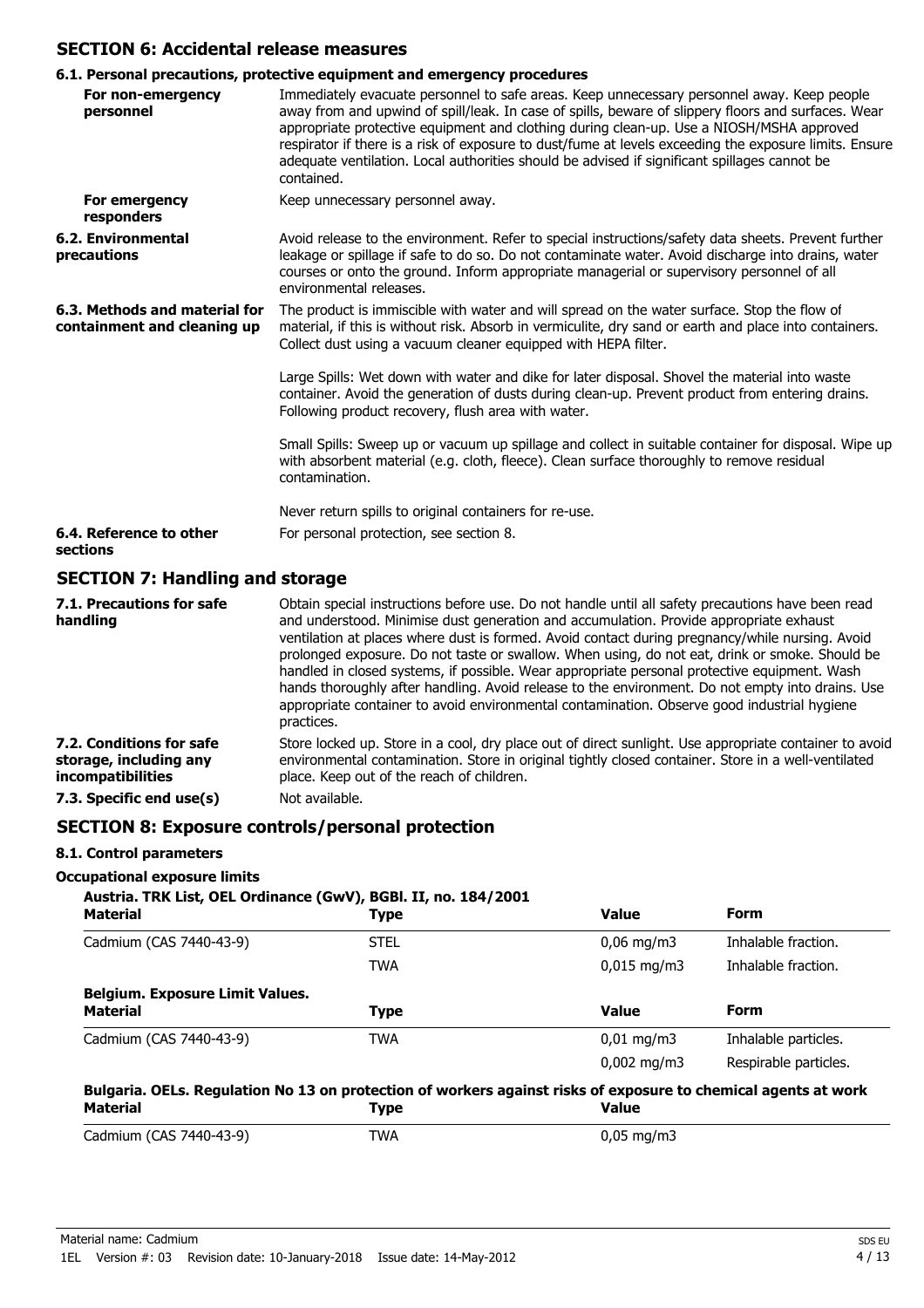| 13/09                                                                           | Croatia. Dangerous Substance Exposure Limit Values in the Workplace (ELVs), Annexes 1 and 2, Narodne Novine,               |                        |                      |
|---------------------------------------------------------------------------------|----------------------------------------------------------------------------------------------------------------------------|------------------------|----------------------|
| <b>Material</b>                                                                 | <b>Type</b>                                                                                                                | <b>Value</b>           |                      |
| Cadmium (CAS 7440-43-9)                                                         | <b>MAC</b>                                                                                                                 | $0,025$ mg/m3          |                      |
| amended.<br><b>Material</b>                                                     | Cyprus. OELs. Control of factory atmosphere and dangerous substances in factories regulation, PI 311/73, as<br><b>Type</b> | <b>Value</b>           | <b>Form</b>          |
| Cadmium (CAS 7440-43-9)                                                         | <b>TWA</b>                                                                                                                 | $0,05 \text{ mg/m}$ 3  | Dust.                |
| <b>Czech Republic. OELs. Government Decree 361</b>                              |                                                                                                                            |                        |                      |
| <b>Material</b>                                                                 | <b>Type</b>                                                                                                                | <b>Value</b>           |                      |
| Cadmium (CAS 7440-43-9)                                                         | Ceiling                                                                                                                    | $0,1$ mg/m3            |                      |
|                                                                                 | <b>TWA</b>                                                                                                                 | $0,05$ mg/m3           |                      |
| <b>Denmark. Exposure Limit Values</b><br><b>Material</b>                        | <b>Type</b>                                                                                                                | <b>Value</b>           | Form                 |
| Cadmium (CAS 7440-43-9)                                                         | <b>TLV</b>                                                                                                                 | $0,005$ mg/m3          | Dust and fume.       |
|                                                                                 | Estonia. OELs. Occupational Exposure Limits of Hazardous Substances. (Annex of Regulation No. 293 of 18                    |                        |                      |
| September 2001)<br><b>Material</b>                                              | <b>Type</b>                                                                                                                | <b>Value</b>           | Form                 |
| Cadmium (CAS 7440-43-9)                                                         | <b>TWA</b>                                                                                                                 | $0,05 \,\mathrm{mg/m}$ | Total dust.          |
|                                                                                 |                                                                                                                            | $0,01 \text{ mg/m}$ 3  | Respirable dust.     |
| <b>Finland. Workplace Exposure Limits</b><br><b>Material</b>                    | <b>Type</b>                                                                                                                | <b>Value</b>           |                      |
| Cadmium (CAS 7440-43-9)                                                         | <b>TWA</b>                                                                                                                 | $0,02$ mg/m3           |                      |
| <b>Material</b>                                                                 | France. Threshold Limit Values (VLEP) for Occupational Exposure to Chemicals in France, INRS ED 984<br><b>Type</b>         | <b>Value</b>           |                      |
| Cadmium (CAS 7440-43-9)                                                         | <b>VME</b>                                                                                                                 | $0,05 \,\mathrm{mg/m}$ |                      |
| Greece. OELs (Decree No. 90/1999, as amended)<br><b>Material</b>                | <b>Type</b>                                                                                                                | <b>Value</b>           |                      |
| Cadmium (CAS 7440-43-9)                                                         | <b>STEL</b>                                                                                                                | $0,1$ mg/m3            |                      |
|                                                                                 | <b>TWA</b>                                                                                                                 | 0,025 mg/m3            |                      |
| Hungary. OELs. Joint Decree on Chemical Safety of Workplaces<br><b>Material</b> | <b>Type</b>                                                                                                                | <b>Value</b>           |                      |
| Cadmium (CAS 7440-43-9)                                                         | Ceiling                                                                                                                    | $0,015$ mg/m3          |                      |
| <b>Material</b>                                                                 | Iceland. OELs. Regulation 154/1999 on occupational exposure limits<br><b>Type</b>                                          | <b>Value</b>           | Form                 |
| Cadmium (CAS 7440-43-9)                                                         | <b>TWA</b>                                                                                                                 | $0,01$ mg/m3           | Dust and fume.       |
| <b>Ireland. Occupational Exposure Limits</b><br><b>Material</b>                 | <b>Type</b>                                                                                                                | <b>Value</b>           |                      |
| Cadmium (CAS 7440-43-9)                                                         | <b>TWA</b>                                                                                                                 | $0,025$ mg/m3          |                      |
| <b>Italy. Occupational Exposure Limits</b><br><b>Material</b>                   | <b>Type</b>                                                                                                                | <b>Value</b>           |                      |
| Cadmium (CAS 7440-43-9)                                                         | <b>TWA</b>                                                                                                                 | $0,01$ mg/m3           |                      |
| <b>Material</b>                                                                 | Latvia. OELs. Occupational exposure limit values of chemical substances in work environment<br><b>Type</b>                 | <b>Value</b>           |                      |
| Cadmium (CAS 7440-43-9)                                                         | <b>STEL</b>                                                                                                                | $0,05$ mg/m3           |                      |
|                                                                                 | <b>TWA</b>                                                                                                                 | $0,01$ mg/m3           |                      |
| <b>Material</b>                                                                 | Lithuania. OELs. Limit Values for Chemical Substances, General Requirements<br><b>Type</b>                                 | <b>Value</b>           | Form                 |
| Cadmium (CAS 7440-43-9)                                                         | <b>TWA</b>                                                                                                                 | $0,05$ mg/m3           | Inhalable fraction.  |
|                                                                                 |                                                                                                                            | $0,01$ mg/m3           | Respirable fraction. |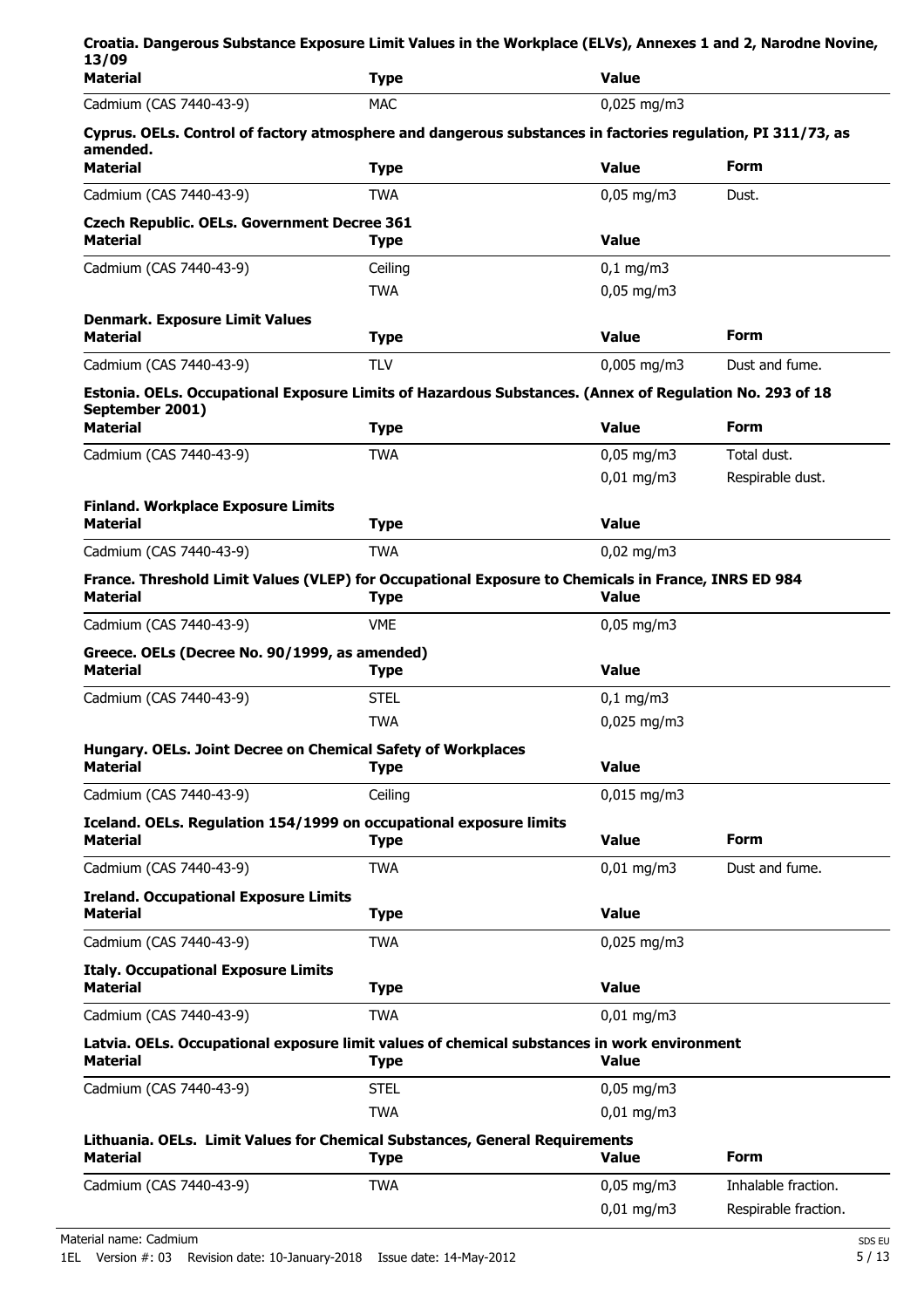| <b>Material</b>                                                                                                                                                                                                     | <b>Type</b>       |                    |                        | <b>Value</b>           |                          |
|---------------------------------------------------------------------------------------------------------------------------------------------------------------------------------------------------------------------|-------------------|--------------------|------------------------|------------------------|--------------------------|
| Cadmium (CAS 7440-43-9)                                                                                                                                                                                             | <b>TLV</b>        |                    |                        | $0,05$ mg/m3           |                          |
| Ordinance of the Minister of Labour and Social Policy on 6 June 2014 on the maximum permissible concentrations<br>and intensities of harmful health factors in the work environment, Journal of Laws 2014, item 817 |                   |                    |                        |                        |                          |
| <b>Material</b>                                                                                                                                                                                                     | <b>Type</b>       |                    |                        | <b>Value</b>           | <b>Form</b>              |
| Cadmium (CAS 7440-43-9)                                                                                                                                                                                             | <b>TWA</b>        |                    |                        | $0,01$ mg/m3           | Inhalable fraction.      |
|                                                                                                                                                                                                                     |                   |                    |                        | $0,002 \text{ mg/m}$ 3 | Respirable fraction.     |
| Portugal. VLEs. Norm on occupational exposure to chemical agents (NP 1796)                                                                                                                                          |                   |                    |                        |                        |                          |
| <b>Material</b>                                                                                                                                                                                                     | <b>Type</b>       |                    |                        | <b>Value</b>           | <b>Form</b>              |
| Cadmium (CAS 7440-43-9)                                                                                                                                                                                             | <b>TWA</b>        |                    |                        | $0,01$ mg/m3           |                          |
|                                                                                                                                                                                                                     |                   |                    |                        | $0,002$ mg/m3          | Respirable fraction.     |
| Romania. OELs. Protection of workers from exposure to chemical agents at the workplace<br><b>Material</b>                                                                                                           | <b>Type</b>       |                    |                        | <b>Value</b>           |                          |
| Cadmium (CAS 7440-43-9)                                                                                                                                                                                             | <b>TWA</b>        |                    |                        | $0,05$ mg/m3           |                          |
| Slovenia. OELs. Regulations concerning protection of workers against risks due to exposure to chemicals while                                                                                                       |                   |                    |                        |                        |                          |
| working (Official Gazette of the Republic of Slovenia)                                                                                                                                                              |                   |                    |                        |                        |                          |
| <b>Material</b>                                                                                                                                                                                                     | <b>Type</b>       |                    |                        | <b>Value</b>           | <b>Form</b>              |
| Cadmium (CAS 7440-43-9)                                                                                                                                                                                             | <b>TWA</b>        |                    |                        | $0,015$ mg/m3          | Dust/aerosol, inhalable. |
| Spain. Carcinogens and Mutagens with Limit Values (Table 2)<br><b>Material</b>                                                                                                                                      | <b>Type</b>       |                    |                        | <b>Value</b>           | <b>Form</b>              |
| Cadmium (CAS 7440-43-9)                                                                                                                                                                                             | <b>TWA</b>        |                    |                        | $0,01$ mg/m3           | Inhalable fraction.      |
|                                                                                                                                                                                                                     |                   |                    |                        | $0,002$ mg/m3          | Respirable fraction.     |
| Sweden. OELs. Work Environment Authority (AV), Occupational Exposure Limit Values (AFS 2015:7)<br><b>Material</b>                                                                                                   | <b>Type</b>       |                    |                        | <b>Value</b>           | <b>Form</b>              |
| Cadmium (CAS 7440-43-9)                                                                                                                                                                                             | <b>TWA</b>        |                    |                        | $0,02$ mg/m3           | Total dust.              |
|                                                                                                                                                                                                                     |                   |                    |                        | 0,005 mg/m3            | Respirable dust.         |
| Switzerland. SUVA Grenzwerte am Arbeitsplatz                                                                                                                                                                        |                   |                    |                        |                        |                          |
| <b>Material</b>                                                                                                                                                                                                     | <b>Type</b>       |                    |                        | <b>Value</b>           | Form                     |
| Cadmium (CAS 7440-43-9)                                                                                                                                                                                             | <b>TWA</b>        |                    |                        | $0,015$ mg/m3          | Inhalable dust.          |
| UK. EH40 Workplace Exposure Limits (WELs)<br>Material                                                                                                                                                               | <b>Type</b>       |                    |                        | <b>Value</b>           |                          |
| Cadmium (CAS 7440-43-9)                                                                                                                                                                                             | <b>TWA</b>        |                    |                        | $0,025$ mg/m3          |                          |
|                                                                                                                                                                                                                     |                   |                    |                        |                        |                          |
| <b>Biological limit values</b><br>Czech Republic. Limit Values for Indictators of Biological Exposure Tests in Urine and Blood, Annex 2, Tables 1 and<br>2, Government Decree 432/2003 Sb.                          |                   |                    |                        |                        |                          |
| <b>Material</b>                                                                                                                                                                                                     | <b>Value</b>      | <b>Determinant</b> | <b>Specimen</b>        | <b>Sampling Time</b>   |                          |
| Cadmium (CAS 7440-43-9) 0,045 µmol/l                                                                                                                                                                                |                   | Cadmium            | <b>Blood</b>           | $\ast$                 |                          |
|                                                                                                                                                                                                                     | $0,005$ µmol/mmol | Cadmium            | Creatinine in<br>urine | $\ast$                 |                          |
|                                                                                                                                                                                                                     | $0,005$ mg/g      | Cadmium            | Creatinine in          | $\ast$                 |                          |

\* - For sampling details, please see the source document.

| France. Biological indicators of exposure (IBE) (National Institute for Research and Security (INRS, ND 2065) |             |                    |                        |               |  |  |
|---------------------------------------------------------------------------------------------------------------|-------------|--------------------|------------------------|---------------|--|--|
| Material                                                                                                      | Value       | <b>Determinant</b> | <b>Specimen</b>        | Sampling Time |  |  |
| Cadmium (CAS 7440-43-9) 5 $\mu$ g/g                                                                           |             | Cadmium            | Creatinine in<br>urine | $\ast$        |  |  |
|                                                                                                               | 5 $\mu q/l$ | Cadmium            | <b>Blood</b>           | ∗             |  |  |

0,005 mg/l Cadmium Blood \*

urine

\* - For sampling details, please see the source document.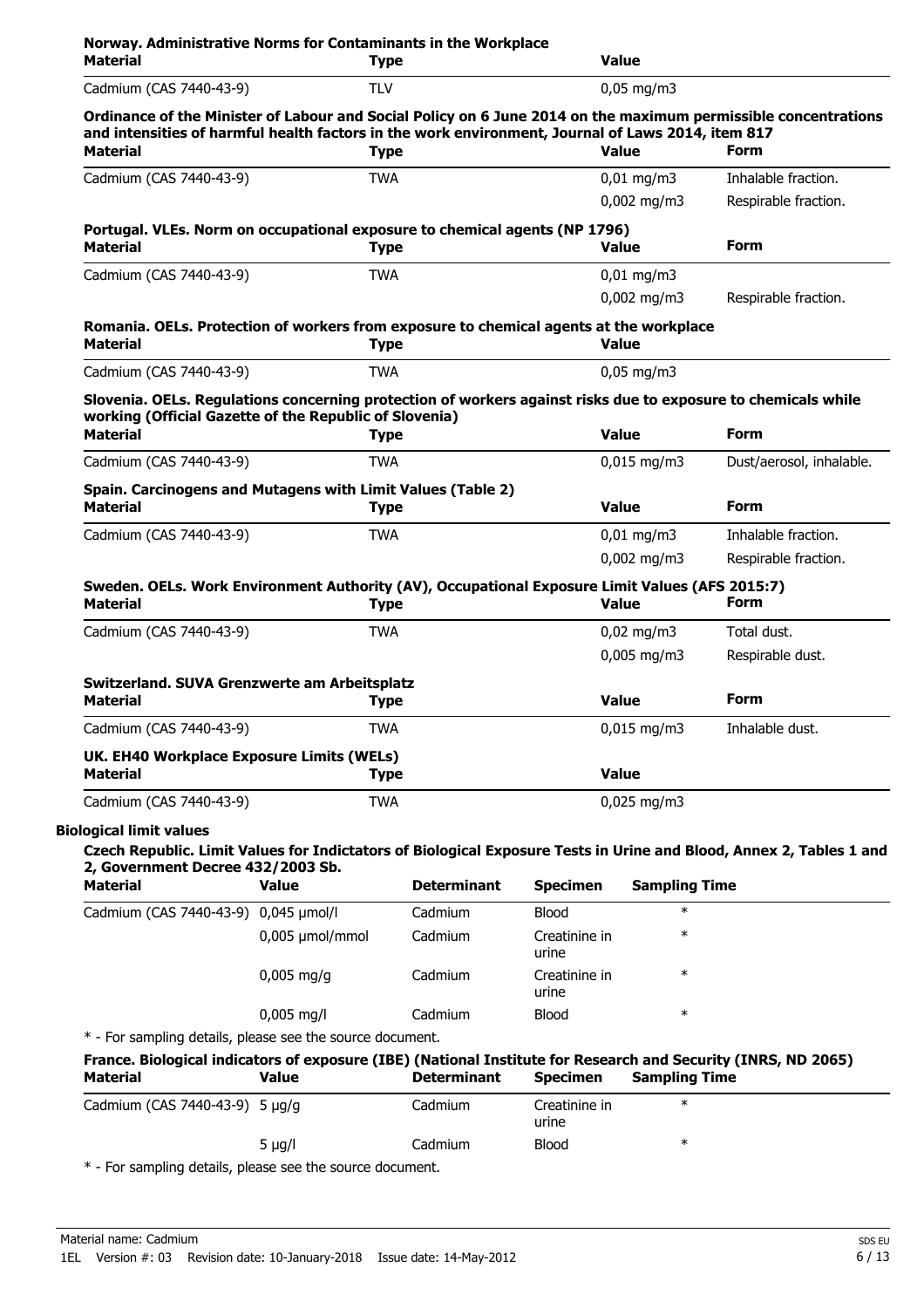### **Hungary. Chemical Safety at Workplace Ordinance Joint Decree No. 25/2000 (Annex 2): Permissible limit values of biological exposure (effect) indices**

| <b>Material</b>                 | Value                  | <b>Determinant</b> | <b>Specimen</b>        | <b>Sampling Time</b> |  |
|---------------------------------|------------------------|--------------------|------------------------|----------------------|--|
| Cadmium (CAS 7440-43-9) 10 µg/l |                        | cadmium            | <b>Blood</b>           | $\ast$               |  |
|                                 | $0,01 \,\mathrm{mg/g}$ | cadmium            | Creatinine in<br>urine | $\ast$               |  |
|                                 | $0,09 \mu$ mol/l       | cadmium            | <b>Blood</b>           | $\ast$               |  |
|                                 | $0,01 \mu$ mol/mmol    | cadmium            | Creatinine in<br>urine | $\ast$               |  |

\* - For sampling details, please see the source document.

| Slovakia. BLVs (Biological Limit Value). Regulation no. 355/2006 concerning protection of workers exposed to |  |  |  |  |  |
|--------------------------------------------------------------------------------------------------------------|--|--|--|--|--|
| chemical agents, Annex 2                                                                                     |  |  |  |  |  |
|                                                                                                              |  |  |  |  |  |

| Material                                                             | Value     | <b>Determinant</b> | <b>Specimen</b>        | <b>Sampling Time</b> |
|----------------------------------------------------------------------|-----------|--------------------|------------------------|----------------------|
| Cadmium (CAS 7440-43-9) 4,7 µg/g                                     |           | Cadmium            | Creatinine in<br>urine | ∗                    |
|                                                                      | $\mu q/l$ | Cadmium            | Urine                  | ∗                    |
| . * . Fau agus aliam plataile, pelagan ang tha partiran planting sut |           |                    |                        |                      |

| Spain. Biological Limit Values (VLBs), Occupational Exposure Limits for Chemical Agents, Table 4<br><b>Material</b> | <b>Value</b>          | <b>Determinant</b>                                       | <b>Specimen</b>        | <b>Sampling Time</b>                                                                                                                                                                                                                                                                                                                                                                                                                                                                                                                                                                                                                                                                                                           |
|---------------------------------------------------------------------------------------------------------------------|-----------------------|----------------------------------------------------------|------------------------|--------------------------------------------------------------------------------------------------------------------------------------------------------------------------------------------------------------------------------------------------------------------------------------------------------------------------------------------------------------------------------------------------------------------------------------------------------------------------------------------------------------------------------------------------------------------------------------------------------------------------------------------------------------------------------------------------------------------------------|
| Cadmium (CAS 7440-43-9) 5 µg/g                                                                                      |                       | Cadmio                                                   | Creatinine in<br>urine | $\ast$                                                                                                                                                                                                                                                                                                                                                                                                                                                                                                                                                                                                                                                                                                                         |
|                                                                                                                     | $5 \mu g/l$           | Cadmio                                                   | <b>Blood</b>           | $\ast$                                                                                                                                                                                                                                                                                                                                                                                                                                                                                                                                                                                                                                                                                                                         |
| * - For sampling details, please see the source document.                                                           |                       |                                                          |                        |                                                                                                                                                                                                                                                                                                                                                                                                                                                                                                                                                                                                                                                                                                                                |
| Switzerland. BAT-Werte (Biological Limit Values in the Workplace as per SUVA)<br><b>Material</b>                    | <b>Value</b>          | <b>Determinant</b>                                       | <b>Specimen</b>        | <b>Sampling Time</b>                                                                                                                                                                                                                                                                                                                                                                                                                                                                                                                                                                                                                                                                                                           |
| Cadmium (CAS 7440-43-9) 5 µg/g                                                                                      |                       | Cadmium                                                  | Creatinine in<br>urine | $\ast$                                                                                                                                                                                                                                                                                                                                                                                                                                                                                                                                                                                                                                                                                                                         |
| * - For sampling details, please see the source document.                                                           |                       |                                                          |                        |                                                                                                                                                                                                                                                                                                                                                                                                                                                                                                                                                                                                                                                                                                                                |
| <b>Recommended monitoring</b><br>procedures                                                                         |                       | Follow standard monitoring procedures.                   |                        |                                                                                                                                                                                                                                                                                                                                                                                                                                                                                                                                                                                                                                                                                                                                |
| <b>Derived no effect levels</b><br>(DNELs)                                                                          | Not available.        |                                                          |                        |                                                                                                                                                                                                                                                                                                                                                                                                                                                                                                                                                                                                                                                                                                                                |
| <b>Predicted no effect</b><br>concentrations (PNECs)                                                                | Not available.        |                                                          |                        |                                                                                                                                                                                                                                                                                                                                                                                                                                                                                                                                                                                                                                                                                                                                |
| 8.2. Exposure controls                                                                                              |                       |                                                          |                        |                                                                                                                                                                                                                                                                                                                                                                                                                                                                                                                                                                                                                                                                                                                                |
| <b>Appropriate engineering</b><br>controls                                                                          |                       | to keep exposures below the recommended exposure limits. |                        | Good general ventilation (typically 10 air changes per hour) should be used. Ventilation rates should<br>be matched to conditions. If applicable, use process enclosures, local exhaust ventilation, or other<br>engineering controls to maintain airborne levels below recommended exposure limits. If exposure<br>limits have not been established, maintain airborne levels to an acceptable level. If engineering<br>measures are not sufficient to maintain concentrations of dust particulates below the OEL<br>(occupational exposure limit), suitable respiratory protection must be worn. If material is ground,<br>cut, or used in any operation which may generate dusts, use appropriate local exhaust ventilation |
| Individual protection measures, such as personal protective equipment                                               |                       |                                                          |                        |                                                                                                                                                                                                                                                                                                                                                                                                                                                                                                                                                                                                                                                                                                                                |
| <b>General information</b>                                                                                          |                       | supplier of the personal protective equipment.           |                        | Applicable for industrial settings only: Use personal protective equipment as required. Personal<br>protection equipment should be chosen according to the CEN standards and in discussion with the                                                                                                                                                                                                                                                                                                                                                                                                                                                                                                                            |
| <b>Eye/face protection</b>                                                                                          |                       |                                                          |                        | Chemical respirator with organic vapour cartridge, full facepiece, dust and mist filter.                                                                                                                                                                                                                                                                                                                                                                                                                                                                                                                                                                                                                                       |
| <b>Skin protection</b>                                                                                              |                       |                                                          |                        |                                                                                                                                                                                                                                                                                                                                                                                                                                                                                                                                                                                                                                                                                                                                |
| - Hand protection                                                                                                   | supplier.             |                                                          |                        | Wear appropriate chemical resistant gloves. Suitable gloves can be recommended by the glove                                                                                                                                                                                                                                                                                                                                                                                                                                                                                                                                                                                                                                    |
| - Other                                                                                                             |                       | supplier of the personal protective equipment.           |                        | Wear chemical protective equipment that is specifically recommended by the manufacturer. Use of<br>an impervious apron is recommended. It may provide little or no thermal protection. Personal<br>protection equipment should be chosen according to the CEN standards and in discussion with the                                                                                                                                                                                                                                                                                                                                                                                                                             |
| <b>Respiratory protection</b>                                                                                       | dust and mist filter. |                                                          |                        | Use a NIOSH/MSHA approved respirator if there is a risk of exposure to dust/fume at levels<br>exceeding the exposure limits. Chemical respirator with organic vapour cartridge, full facepiece,                                                                                                                                                                                                                                                                                                                                                                                                                                                                                                                                |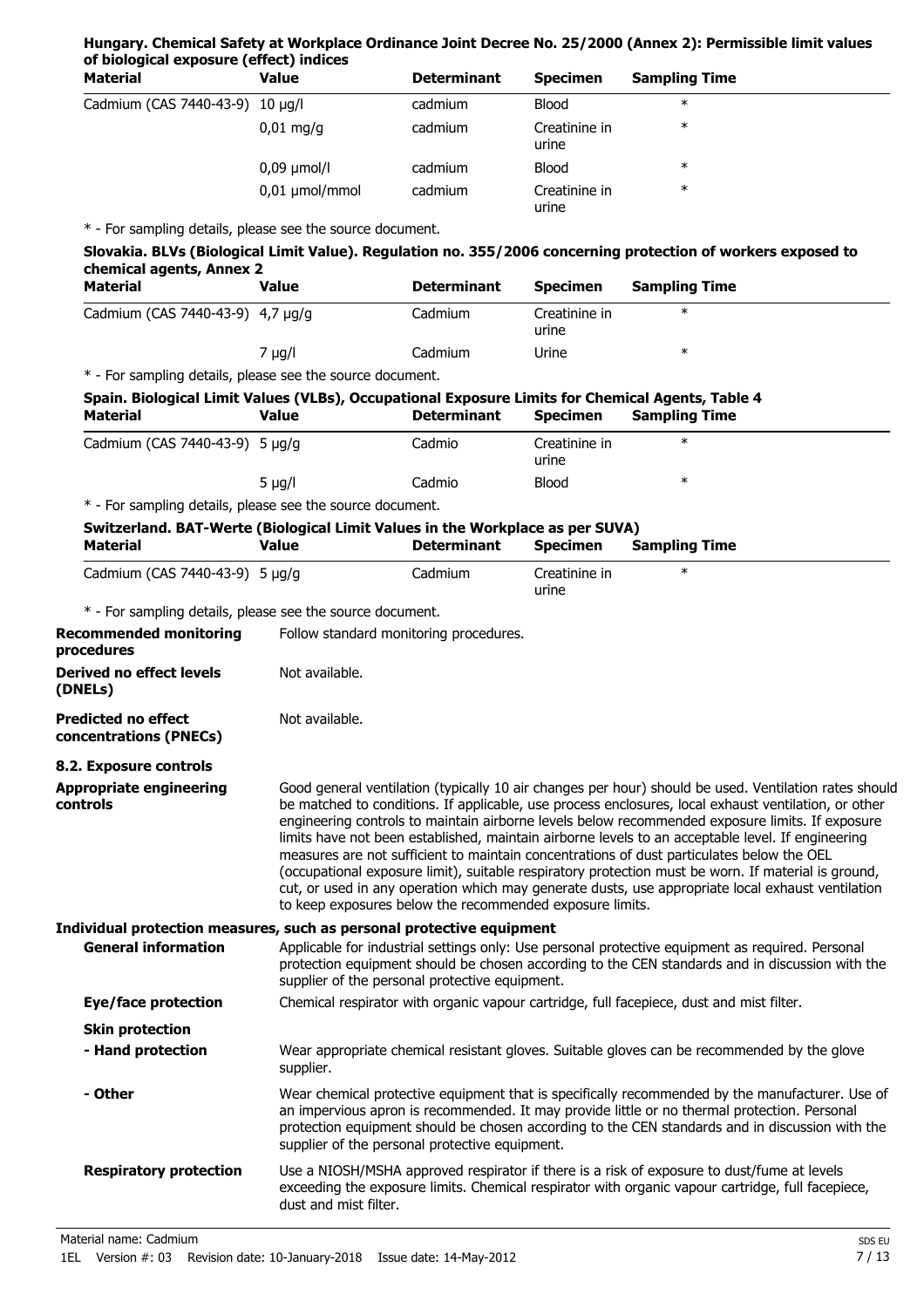| <b>Thermal hazards</b>                    | Wear appropriate thermal protective clothing, when necessary.                                                                                                                                                                                              |  |
|-------------------------------------------|------------------------------------------------------------------------------------------------------------------------------------------------------------------------------------------------------------------------------------------------------------|--|
| <b>Hygiene measures</b>                   | Keep away from food and drink. Always observe good personal hygiene measures, such as washing<br>after handling the material and before eating, drinking, and/or smoking. Routinely wash work<br>clothing and protective equipment to remove contaminants. |  |
| <b>Environmental exposure</b><br>controls | Contain spills and prevent releases and observe national regulations on emissions. Inform<br>appropriate managerial or supervisory personnel of all environmental releases.                                                                                |  |

# **SECTION 9: Physical and chemical properties**

# **9.1. Information on basic physical and chemical properties**

| Appearance                                          | Powder.                        |
|-----------------------------------------------------|--------------------------------|
| <b>Physical state</b>                               | Solid.                         |
| <b>Form</b>                                         | Powder.                        |
| Colour                                              | Not available.                 |
| Odour                                               | Not available.                 |
| <b>Odour threshold</b>                              | Not available.                 |
| pH                                                  | Not available.                 |
| <b>Melting point/freezing point</b>                 | 321 °C (609,8 °F)              |
| <b>Initial boiling point and</b><br>boiling range   | 765 °C (1409 °F)               |
| <b>Flash point</b>                                  | Not available.                 |
| <b>Evaporation rate</b>                             | Not available.                 |
| <b>Flammability (solid, gas)</b>                    | Not available.                 |
| <b>Upper/lower flammability or explosive limits</b> |                                |
| <b>Flammability limit - lower</b><br>(%)            | Not available.                 |
| <b>Flammability limit -</b><br>upper $(% )$         | Not available.                 |
| <b>Vapour pressure</b>                              | < 0,0000001 kPa at 25 °C       |
| <b>Vapour density</b>                               | Not available.                 |
| <b>Relative density</b>                             | Not available.                 |
| Solubility(ies)                                     |                                |
| Solubility (water)                                  | Insoluble                      |
| <b>Partition coefficient</b><br>(n-octanol/water)   | Not available.                 |
| <b>Auto-ignition temperature</b>                    | 250 °C (482 °F)                |
| <b>Decomposition temperature</b>                    | Not available.                 |
| <b>Viscosity</b>                                    | Not available.                 |
| <b>Explosive properties</b>                         | Not explosive. Not applicable. |
| <b>Oxidising properties</b>                         | Not oxidising.                 |
| 9.2. Other information                              |                                |
| <b>Density</b>                                      | 8,65 g/cm3 at 25 °C            |
| Molecular formula                                   | Cd                             |
| <b>Molecular weight</b>                             | 112,41 g/mol                   |
| <b>Specific gravity</b>                             | 8,65                           |

# **SECTION 10: Stability and reactivity**

| 10.1. Reactivity                            | None known.                                                 |
|---------------------------------------------|-------------------------------------------------------------|
| 10.2. Chemical stability                    | Material is stable under normal conditions.                 |
| 10.3. Possibility of hazardous<br>reactions | No dangerous reaction known under conditions of normal use. |
| 10.4. Conditions to avoid                   | Contact with incompatible materials.                        |
| 10.5. Incompatible materials                | Strong oxidising agents.                                    |
| 10.6. Hazardous<br>decomposition products   | No dangerous reaction known under conditions of normal use. |

# **SECTION 11: Toxicological information**

**General information CCCUPATION** Occupational exposure to the substance or mixture may cause adverse effects.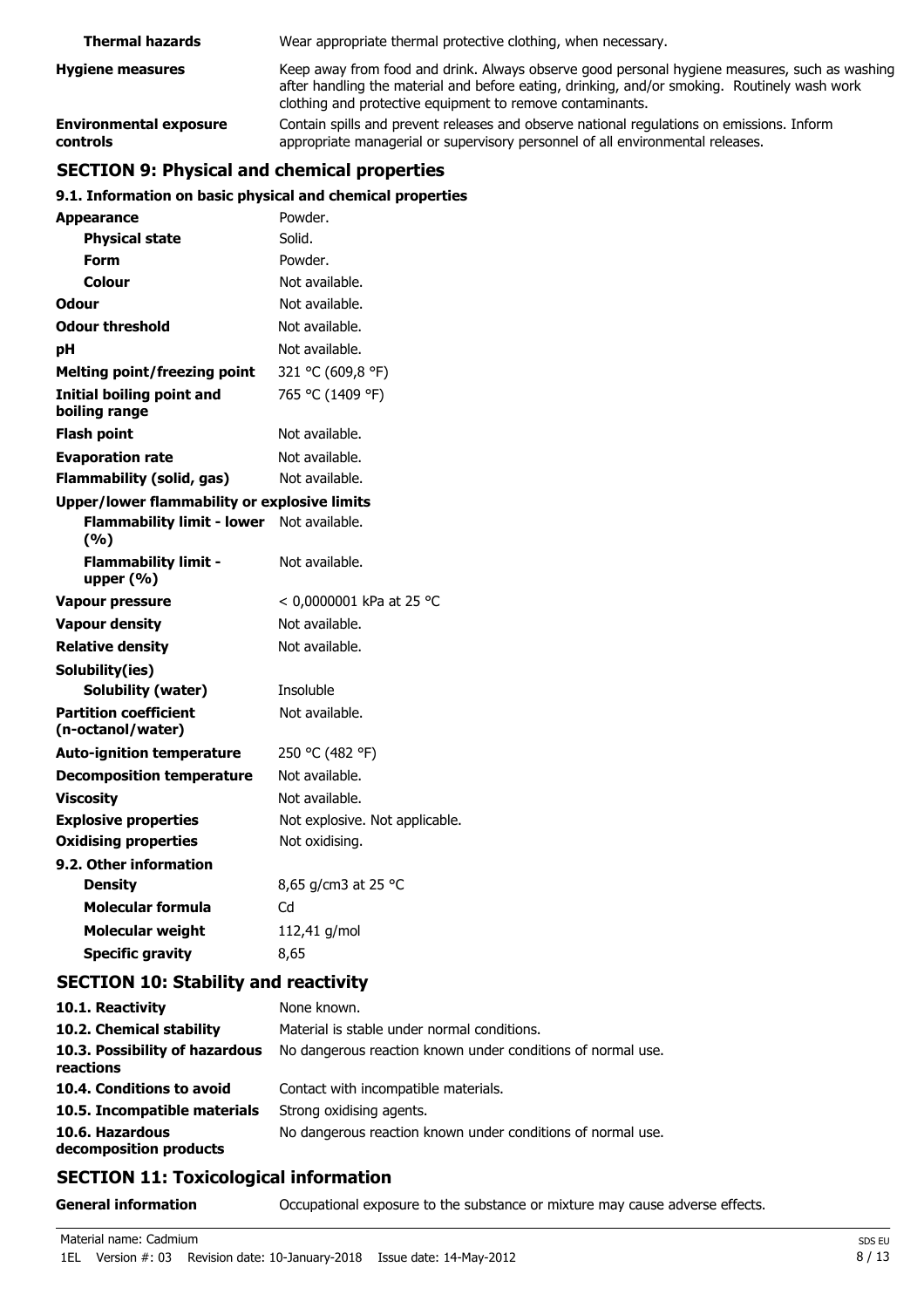#### **Information on likely routes of exposure**

| <b>Inhalation</b>   | Fatal if inhaled.                                                                                                                                                               |
|---------------------|---------------------------------------------------------------------------------------------------------------------------------------------------------------------------------|
| <b>Skin contact</b> | Due to lack of data the classification is not possible. Dust or powder may irritate the skin.                                                                                   |
| Eye contact         | Dust may irritate the eyes.                                                                                                                                                     |
| Ingestion           | Toxic if swallowed.                                                                                                                                                             |
| <b>Symptoms</b>     | Headache. Nausea, vomiting. Diarrhoea. Proteinuria. Dusts may irritate the respiratory tract, skin<br>and eyes. Coughing. Discomfort in the chest. Shortness of breath. Oedema. |

#### **11.1. Information on toxicological effects**

| <b>Acute toxicity</b>   | Fatal if inhaled. Very toxic by inhalation. Toxic if swallowed. Toxic if swallowed. |                     |  |
|-------------------------|-------------------------------------------------------------------------------------|---------------------|--|
| <b>Product</b>          | <b>Species</b>                                                                      | <b>Test Results</b> |  |
| Cadmium (CAS 7440-43-9) |                                                                                     |                     |  |
| Acute                   |                                                                                     |                     |  |

| <b>Inhalation</b> |       |                      |
|-------------------|-------|----------------------|
| LC50              | Rat   | 0,025 mg/l, 900 Days |
| Oral              |       |                      |
| LD50              | Mouse | 890 mg/kg            |
|                   | Rat   | 225 mg/kg            |
|                   |       |                      |

\* Estimates for product may be based on additional component data not shown.

| Skin corrosion/irritation            | Due to partial or complete lack of data the classification is not possible.                                  |
|--------------------------------------|--------------------------------------------------------------------------------------------------------------|
| Serious eye damage/eye<br>irritation | Due to partial or complete lack of data the classification is not possible.                                  |
| <b>Respiratory sensitisation</b>     | Due to partial or complete lack of data the classification is not possible.                                  |
| Skin sensitisation                   | Due to partial or complete lack of data the classification is not possible.                                  |
| Germ cell mutagenicity               | Suspected of causing genetic defects.                                                                        |
| Carcinogenicity                      | Cancer hazard.                                                                                               |
| at work (as amended)                 | Hungary. 26/2000 EüM Ordinance on protection against and preventing risk relating to exposure to carcinogens |
| Cadmium (CAS 7440-43-9)              |                                                                                                              |
|                                      | <b>IARC Monographs. Overall Evaluation of Carcinogenicity</b>                                                |

Cadmium (CAS 7440-43-9) 1 Carcinogenic to humans. **Reproductive toxicity** Suspected of damaging fertility or the unborn child. **Specific target organ toxicity** Causes damage to organs (). . **- single exposure Specific target organ toxicity - repeated exposure** Causes damage to organs. . Causes damage to organs () through prolonged or repeated exposure. **Aspiration hazard** Due to partial or complete lack of data the classification is not possible. **Mixture versus substance** No information available. **information Other information** Not available.

# **SECTION 12: Ecological information**

| 12.1. Toxicity          | Very toxic to aquatic life with long lasting effects. Accumulation in aquatic organisms is expected. |                                                                              |                                |  |
|-------------------------|------------------------------------------------------------------------------------------------------|------------------------------------------------------------------------------|--------------------------------|--|
| <b>Product</b>          | <b>Species</b>                                                                                       |                                                                              | Test Results                   |  |
| Cadmium (CAS 7440-43-9) |                                                                                                      |                                                                              |                                |  |
| <b>Aquatic</b>          |                                                                                                      |                                                                              |                                |  |
| Crustacea               | EC50                                                                                                 | Water flea (Daphnia magna)                                                   | 0,0491 mg/l, 48 hours          |  |
| Fish                    | <b>LC50</b>                                                                                          | Rainbow trout, donaldson trout<br>(Oncorhynchus mykiss)                      | 0,0024 - 0,0029 mg/l, 96 hours |  |
|                         |                                                                                                      | * Estimates for product may be based on additional component data not shown. |                                |  |

**12.2. Persistence and** No data is available on the degradability of this product. **degradability 12.3. Bioaccumulative** No data available. **potential**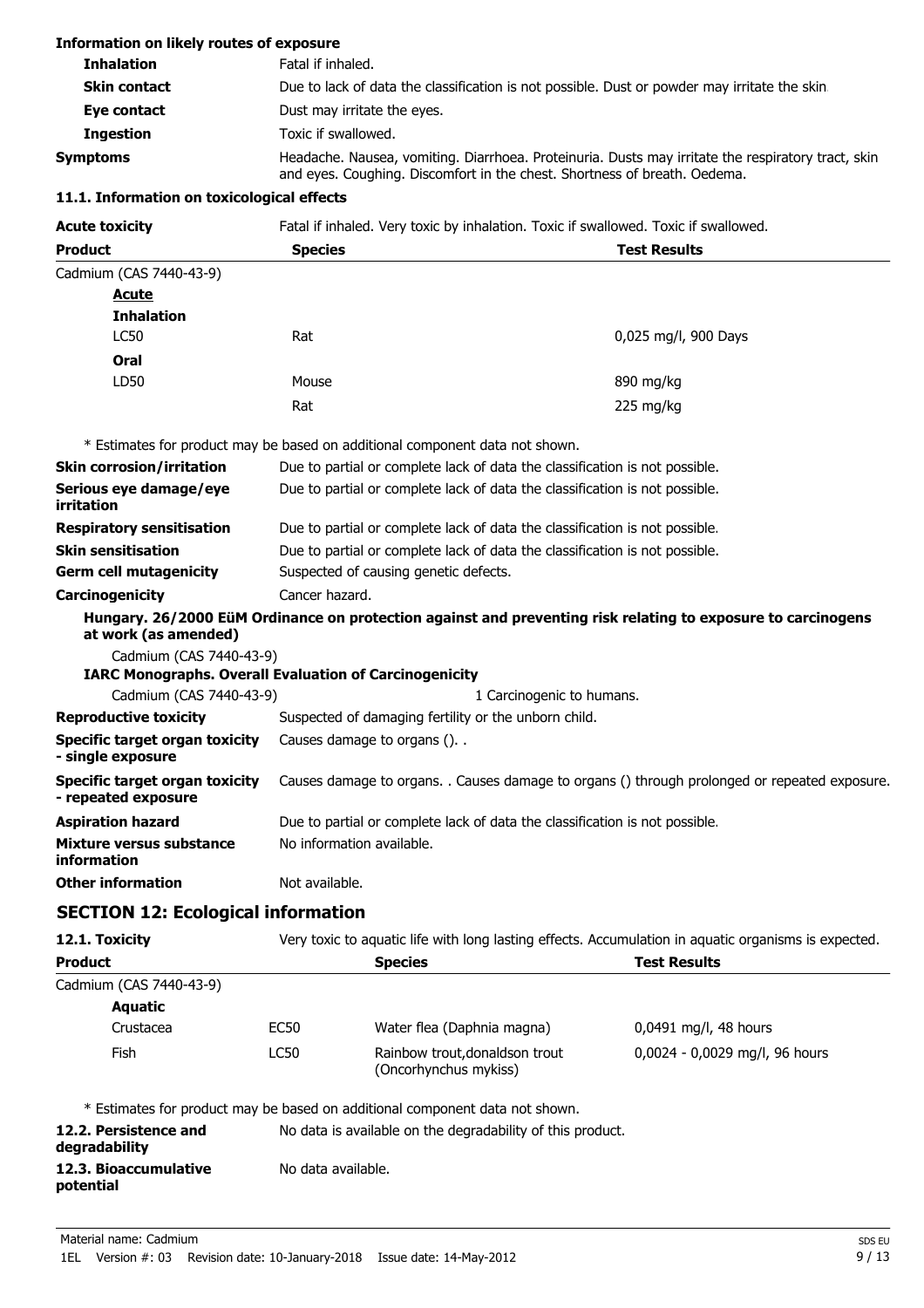| <b>Partition coefficient</b><br>n-octanol/water (log Kow) | Not available.                                                                                                                                                                                                                                                                                                                                                                                                                                                                                                                                                                                                                                                                    |  |  |
|-----------------------------------------------------------|-----------------------------------------------------------------------------------------------------------------------------------------------------------------------------------------------------------------------------------------------------------------------------------------------------------------------------------------------------------------------------------------------------------------------------------------------------------------------------------------------------------------------------------------------------------------------------------------------------------------------------------------------------------------------------------|--|--|
| <b>Bioconcentration factor (BCF)</b>                      | Not available.                                                                                                                                                                                                                                                                                                                                                                                                                                                                                                                                                                                                                                                                    |  |  |
| 12.4. Mobility in soil                                    | No data available.                                                                                                                                                                                                                                                                                                                                                                                                                                                                                                                                                                                                                                                                |  |  |
| 12.5. Results of PBT and<br>vPvB assessment               | Not a PBT or vPvB substance or mixture.                                                                                                                                                                                                                                                                                                                                                                                                                                                                                                                                                                                                                                           |  |  |
| 12.6. Other adverse effects                               | No other adverse environmental effects (e.g. ozone depletion, photochemical ozone creation<br>potential, endocrine disruption, global warming potential) are expected from this component.                                                                                                                                                                                                                                                                                                                                                                                                                                                                                        |  |  |
| 12.7. Additional information                              |                                                                                                                                                                                                                                                                                                                                                                                                                                                                                                                                                                                                                                                                                   |  |  |
| Estonia Dangerous substances in groundwater Data          |                                                                                                                                                                                                                                                                                                                                                                                                                                                                                                                                                                                                                                                                                   |  |  |
| Cadmium (CAS 7440-43-9)                                   | CADMIUM (CD) 1 ug/l<br>CADMIUM (CD) 10 ug/l                                                                                                                                                                                                                                                                                                                                                                                                                                                                                                                                                                                                                                       |  |  |
| Estonia Dangerous substances in soil Data                 |                                                                                                                                                                                                                                                                                                                                                                                                                                                                                                                                                                                                                                                                                   |  |  |
| Cadmium (CAS 7440-43-9)                                   | CADMIUM (CD) 1 mg/kg<br>CADMIUM (CD) 20 mg/kg<br>CADMIUM (CD) 5 mg/kg                                                                                                                                                                                                                                                                                                                                                                                                                                                                                                                                                                                                             |  |  |
| <b>SECTION 13: Disposal considerations</b>                |                                                                                                                                                                                                                                                                                                                                                                                                                                                                                                                                                                                                                                                                                   |  |  |
| 13.1. Waste treatment methods                             |                                                                                                                                                                                                                                                                                                                                                                                                                                                                                                                                                                                                                                                                                   |  |  |
| <b>Residual waste</b>                                     | Dispose of in accordance with local regulations. Empty containers or liners may retain some product<br>residues. This material and its container must be disposed of in a safe manner (see: Disposal<br>instructions). Avoid discharge into water courses or onto the ground.                                                                                                                                                                                                                                                                                                                                                                                                     |  |  |
| <b>Contaminated packaging</b>                             | Since emptied containers may retain product residue, follow label warnings even after container is<br>emptied. Empty containers should be taken to an approved waste handling site for recycling or<br>disposal.                                                                                                                                                                                                                                                                                                                                                                                                                                                                  |  |  |
| <b>EU waste code</b>                                      | The Waste code should be assigned in discussion between the user, the producer and the waste<br>disposal company. Waste codes should be assigned by the user based on the application for which<br>the product was used. The Waste code should be assigned in discussion between the user, the<br>producer and the waste disposal company.                                                                                                                                                                                                                                                                                                                                        |  |  |
| <b>Disposal</b><br>methods/information                    | Collect and reclaim or dispose in sealed containers at licensed waste disposal site. This material and<br>its container must be disposed of as hazardous waste. Must be incinerated in a suitable incineration<br>plant holding a permit delivered by the competent authorities. Do not discharge into drains, water<br>courses or onto the ground. Do not allow this material to drain into sewers/water supplies. Do not<br>contaminate ponds, waterways or ditches with chemical or used container. After recovery of solvent<br>dispose of residue as hazardous waste. Dispose of contents/container in accordance with<br>local/regional/national/international regulations. |  |  |

**Special precautions** Dispose in accordance with all applicable regulations.

# **SECTION 14: Transport information**

| <b>ADR</b>                       |                  |
|----------------------------------|------------------|
| 14.1. UN number                  | <b>UN2570</b>    |
| 14.2. UN proper shipping         | Cadmium compound |
| name                             |                  |
| 14.3. Transport hazard class(es) |                  |
| <b>Class</b>                     | $6.1$ (PGIII)    |
| Subsidiary risk                  |                  |
| Label(s)                         | 6.1              |
| <b>Hazard No. (ADR)</b>          | 60               |
| <b>Tunnel restriction</b>        | F                |
| code                             |                  |
| 14.4. Packing group              | ш                |
| 14.5. Environmental              | No.              |
| hazards                          |                  |
| 14.6. Special precautions        | Not available.   |
| for user                         |                  |
| RID                              |                  |
| 14.1. UN number                  | <b>UN2570</b>    |
| 14.2. UN proper shipping         | Cadmium compound |
| name                             |                  |
| 14.3. Transport hazard class(es) |                  |
| <b>Class</b>                     | $6.1$ (PGIII)    |
| <b>Subsidiary risk</b>           |                  |
| Label(s)                         | 6.1              |
| 14.4. Packing group              | ш                |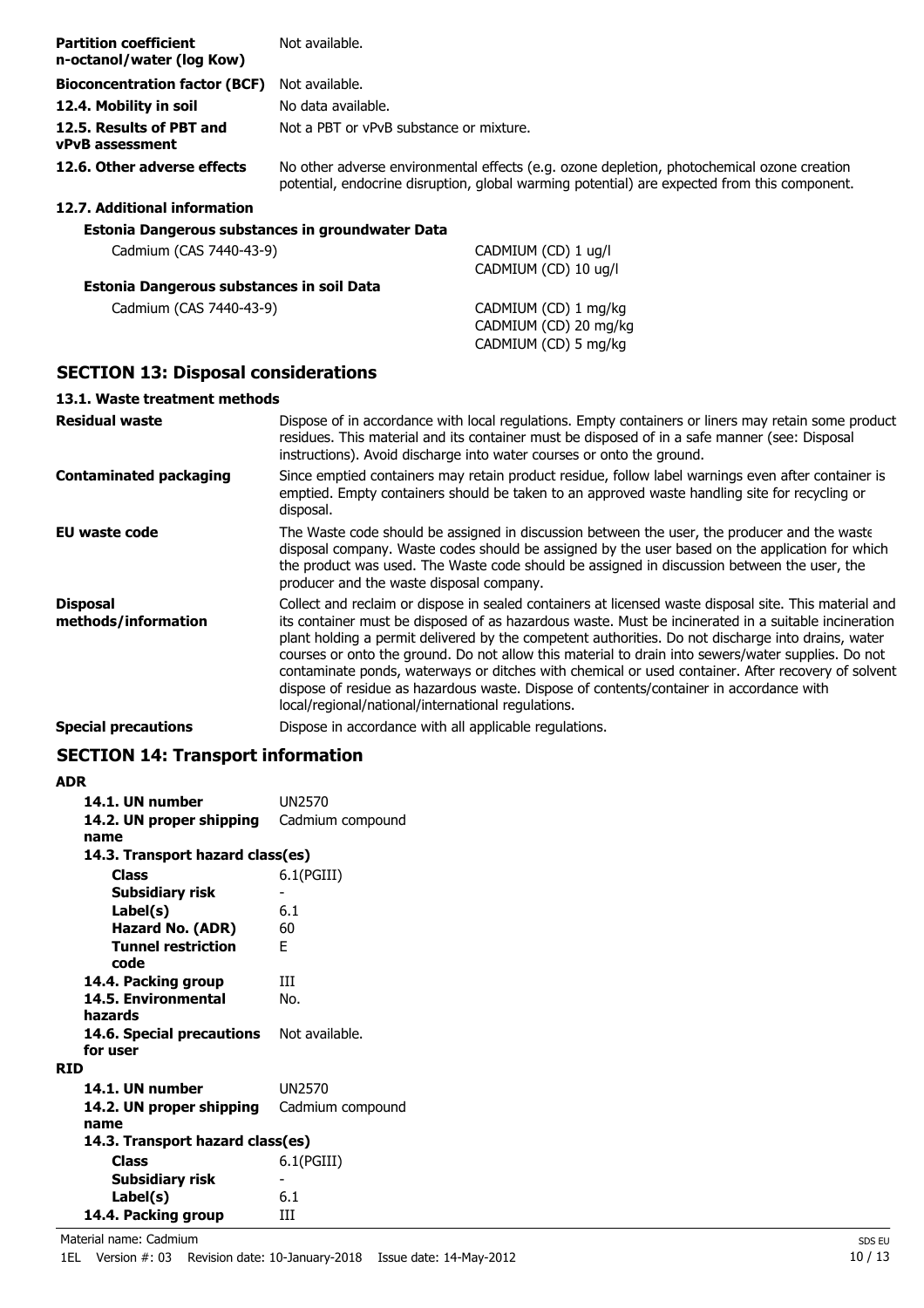**14.5. Environmental** No. **hazards** 14.6. Special precautions Not available. **for user ADN 14.1. UN number** UN2570 14.2. UN proper shipping Cadmium compound **name Class** 6.1(PGIII) **14.3. Transport hazard class(es) Subsidiary risk Label(s)** 6.1 **14.4. Packing group III 14.5. Environmental** No. **hazards** 14.6. Special precautions Not available. **for user IATA 14.1. UN number** UN2570 14.2. UN proper shipping Cadmium compound **name Class** 6.1(PGIII) **14.3. Transport hazard class(es) Subsidiary risk** 14.4. Packing group **III 14.5. Environmental** No. **hazards ERG Code** 6L 14.6. Special precautions Not available. **for user Passenger and cargo** Allowed with restrictions. **aircraft Other information Cargo aircraft only** Allowed with restrictions. **IMDG 14.1. UN number** UN2570 **14.2. UN proper shipping** CADMIUM COMPOUND **name Class** 6.1(PGIII) **14.3. Transport hazard class(es) Subsidiary risk 14.4. Packing group III Marine pollutant** No. **14.5. Environmental hazards EmS** F-A, S-A 14.6. Special precautions Not available.

**ADN; ADR; IATA; IMDG; RID**

**for user**



# **SECTION 15: Regulatory information**

**15.1. Safety, health and environmental regulations/legislation specific for the substance or mixture EU regulations**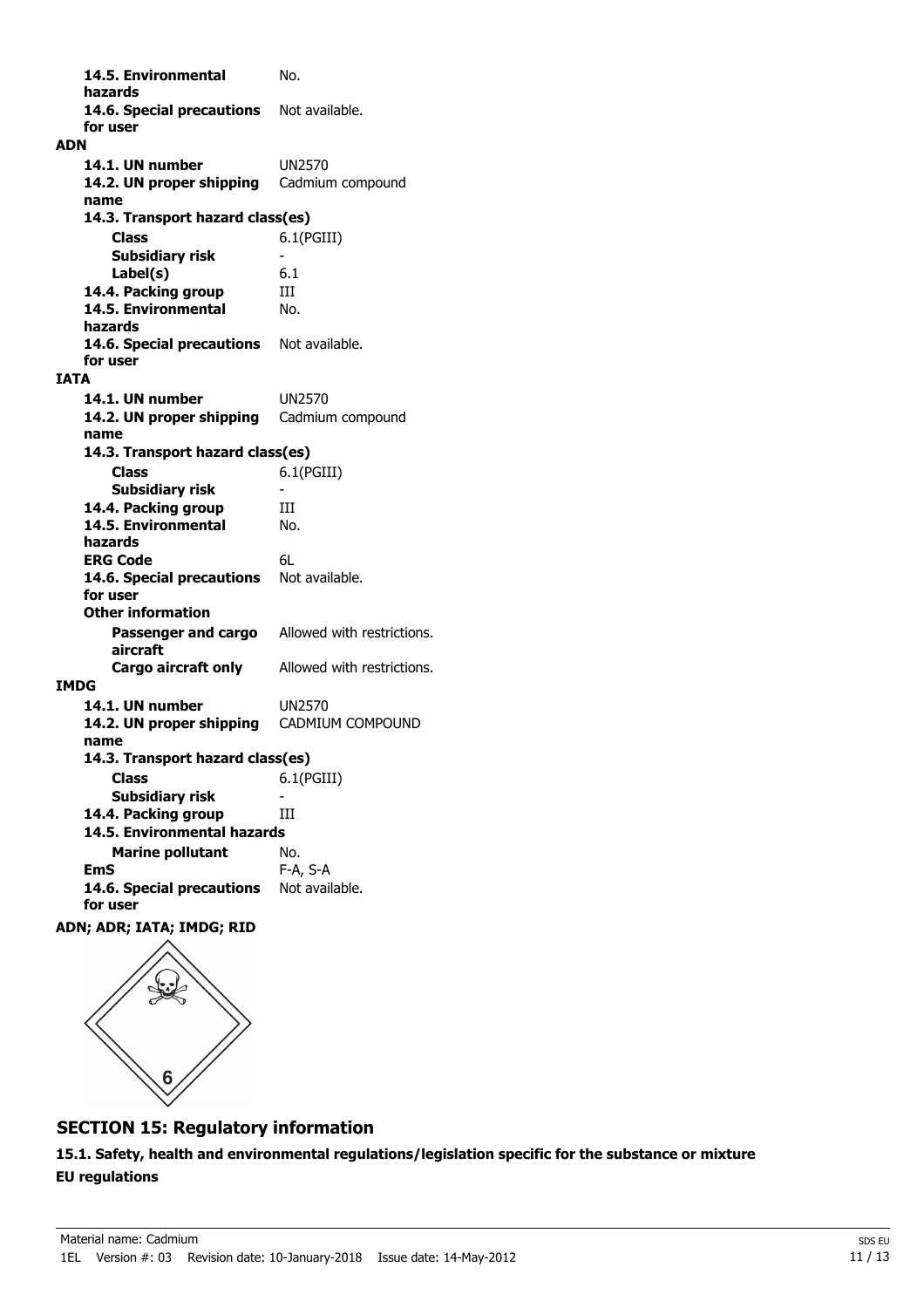**Regulation (EC) No. 1005/2009 on substances that deplete the ozone layer, Annex I and II, as amended** Not listed.

**Regulation (EC) No. 850/2004 On persistent organic pollutants, Annex I as amended**

### Not listed.

**Regulation (EU) No. 649/2012 concerning the export and import of dangerous chemicals, Annex I, Part 1 as amended**

Cadmium (CAS 7440-43-9)

**Regulation (EU) No. 649/2012 concerning the export and import of dangerous chemicals, Annex I, Part 2 as amended**

#### Not listed.

**Regulation (EU) No. 649/2012 concerning the export and import of dangerous chemicals, Annex I, Part 3 as amended**

#### Not listed.

**Regulation (EU) No. 649/2012 concerning the export and import of dangerous chemicals, Annex V as amended** Not listed.

**Regulation (EC) No. 166/2006 Annex II Pollutant Release and Transfer Registry, as amended**

Cadmium (CAS 7440-43-9)

**Regulation (EC) No. 1907/2006, REACH Article 59(10) Candidate List as currently published by ECHA** Cadmium (CAS 7440-43-9)

### **Authorisations**

**Regulation (EC) No. 1907/2006, REACH Annex XIV Substances subject to authorization, as amended** Not listed.

### **Restrictions on use**

**Regulation (EC) No. 1907/2006, REACH Annex XVII Substances subject to restriction on marketing and use as amended**

#### Cadmium (CAS 7440-43-9)

**Directive 2004/37/EC: on the protection of workers from the risks related to exposure to carcinogens and mutagens at work, as amended.**

Cadmium (CAS 7440-43-9)

# **Other EU regulations**

**assessment**

### **Directive 2012/18/EU on major accident hazards involving dangerous substances, as amended**

Cadmium (CAS 7440-43-9)

| <b>Other regulations</b>    | The product is classified and labelled in accordance with EC directives or respective national laws.<br>This Safety Data Sheet complies with the requirements of Regulation (EC) No 1907/2006. Young<br>people under 18 years old are not allowed to work with this product according to EU Directive<br>94/33/EC on the protection of young people at work. This product is not in compliance with<br>Directive 2002/95/EC on the restriction of the use of certain hazardous substances in electrical and<br>electronics equipment (RoHS). |
|-----------------------------|----------------------------------------------------------------------------------------------------------------------------------------------------------------------------------------------------------------------------------------------------------------------------------------------------------------------------------------------------------------------------------------------------------------------------------------------------------------------------------------------------------------------------------------------|
| <b>National regulations</b> | Young people under 18 years old are not allowed to work with this product according to EU<br>Directive 94/33/EC on the protection of young people at work. Follow national regulation for work<br>with chemical agents.                                                                                                                                                                                                                                                                                                                      |
| 15.2. Chemical safety       | No Chemical Safety Assessment has been carried out.                                                                                                                                                                                                                                                                                                                                                                                                                                                                                          |

# **SECTION 16: Other information**

| <b>List of abbreviations</b> | Not available.                                                                                          |
|------------------------------|---------------------------------------------------------------------------------------------------------|
| <b>References</b>            | ACGIH<br>EPA: AQUIRE database                                                                           |
|                              | NLM: Hazardous Substances Data Base<br>US. IARC Monographs on Occupational Exposures to Chemical Agents |
| <b>Training information</b>  | Follow training instructions when handling this material.                                               |